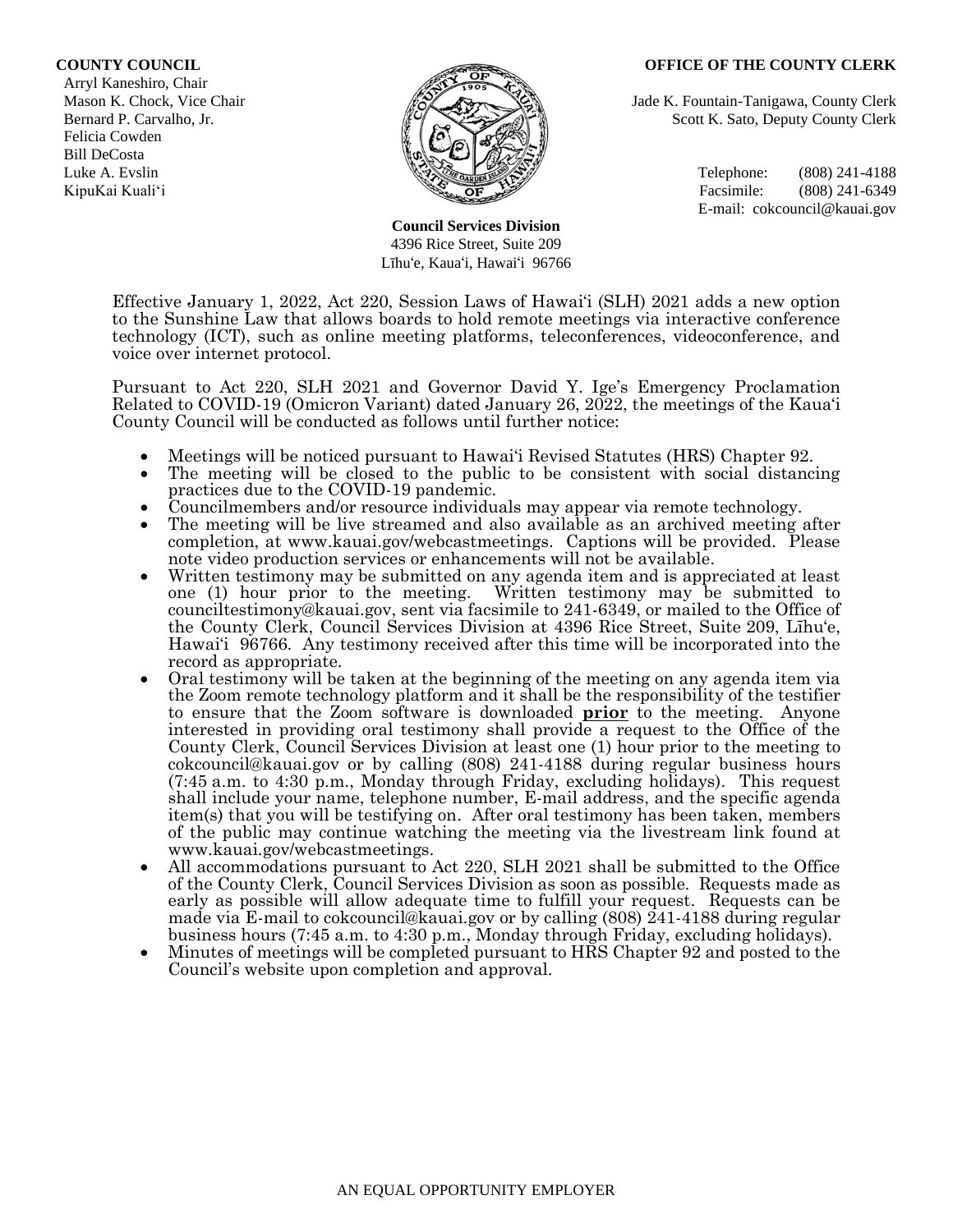# **COMMITTEE MEETING NOTICE AND AGENDA WEDNESDAY, FEBRUARY 9, 2022 8:30 A.M. OR SOON THEREAFTER** COUNCIL CHAMBERS

HISTORIC COUNTY BUILDING 4396 RICE STREET, SUITE 201 LĪHU'E, KAUA'I, HAWAI'I 96766

### **A. PUBLIC WORKS & VETERANS SERVICES COMMITTEE**

- 1. Minutes of the January 20, 2022 Public Works & Veterans Services Committee Meeting.
- 2. PWVS [2022-02](https://kauai.granicus.com/MetaViewer.php?view_id=&event_id=1001&meta_id=156114) Communication (12/22/2021) from Councilmember Cowden, requesting the presence of the Acting County Engineer and the Director of Finance, to provide a briefing regarding electronic plan review and the electronic building permit system to include:
	- Successes (such as improvements in effectively and efficiently processing permits) and challenges with the project overall;
	- Successes and challenges with the system, selected software, and implementation;
	- Observations or feedback received regarding the customer experience (frustration, satisfaction, or neither); and
	- Advice and lessons learned that can assist other County departments implement more electronic processes.  *(Deferred January 20, 2022)*

## **B. PLANNING COMMITTEE**

- 1. Minutes of the January 20, 2022 Planning Committee Meeting.
- 2. [Bill No. 2834](https://kauai.granicus.com/MetaViewer.php?view_id=&event_id=1001&meta_id=156116) A BILL FOR AN ORDINANCE AMENDING CHAPTER 8, KAUA'I COUNTY CODE 1987, AS AMENDED, RELATING TO THE COMPREHENSIVE ZONING ORDINANCE, AND CHAPTER 22, KAUA'I COUNTY CODE 1987, AS AMENDED, RELATING TO PUBLIC HEALTH, SAFETY AND WELFARE *(Deferred January 20, 2022)*

#### **C. COMMITTEE OF THE WHOLE**

1. Minutes of the January 20, 2022 Committee of the Whole Meeting.